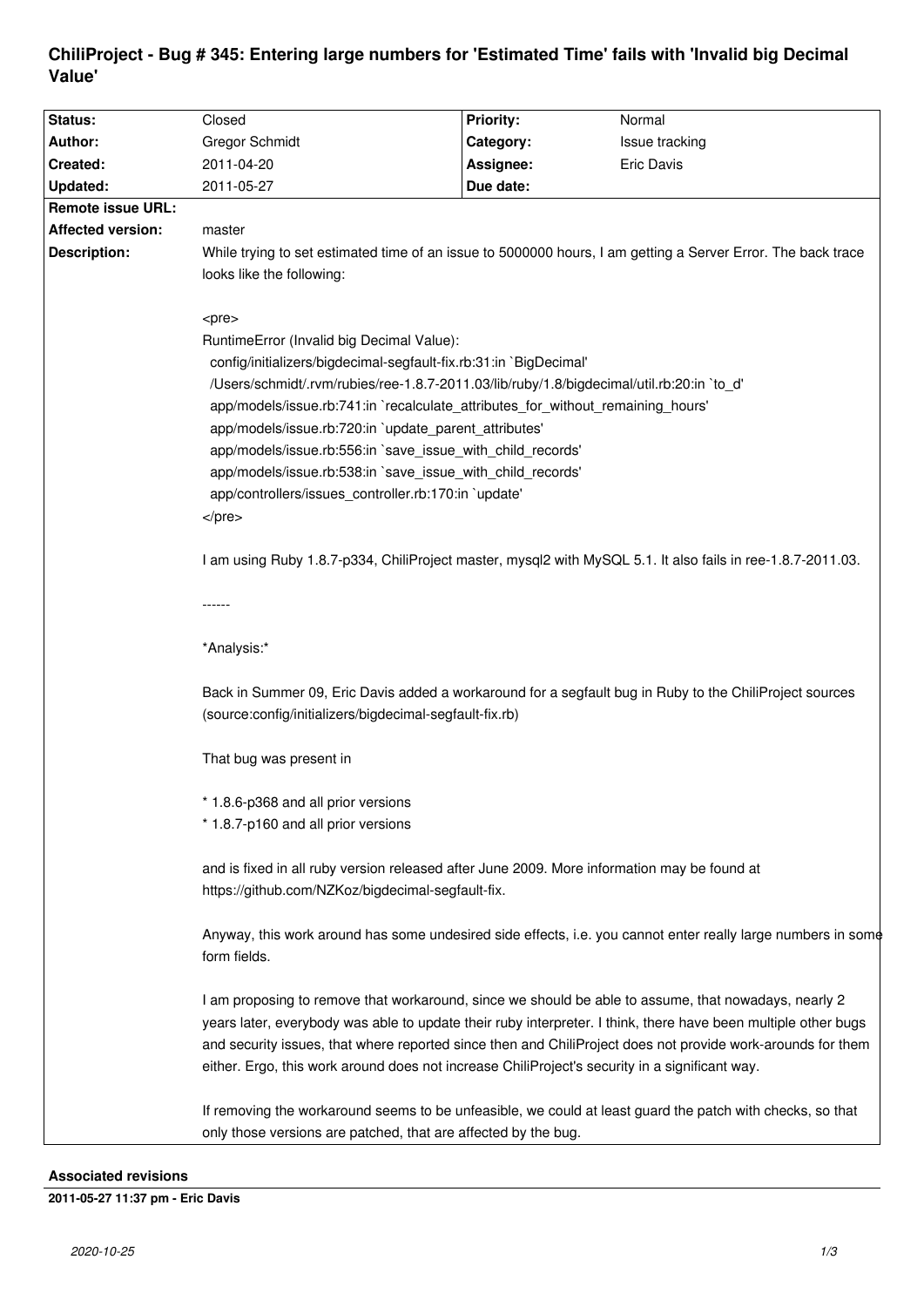[#345] Remove BigDecimal patch since Rails 2.3.11 includes a mitigation

#### **History**

#### **2011-04-20 04:34 pm - Gregor Schmidt**

*- Status changed from Open to Ready for review*

The outlined changes may be found at

https://github.com/schmidt/chiliproject/tree/b/345-remove-big-decimal-patch

and

https://github.com/schmidt/chiliproject/tree/b/345-limit-scope-of-big-decimal-patch

# **2011-04-20 06:51 pm - Eric Davis**

Since most people won't be logging 5,000,000 hours in one time entry (570 years of work), I think we should just remove the patch from 2.0.0 since we would be dropping/phasing out 1.8.6 then.

#### **2011-04-20 08:03 pm - Gregor Schmidt**

Thanks for having a look at this issue.

Although I agree with your opinion, I do not follow your conclusion:

The security issue, that is fixed by this work around, is present in older versions of 1.8.6 and 1.8.7. Furthermore it is fixed in current versions of 1.8.6 and 1.8.7. Therefore, phasing out 1.8.6 is not helping in this context. This would also mean, that removing the patch does not need a major release but could be done in 1.3.0.

# **2011-04-20 11:59 pm - Eric Davis**

Some clarification as to why I said to just remove it in 2.0.0

\* From what I remember, this bug was worked around in a newer rails version which is in unstable already, so 2.0 could have it removed. (I'll need to check the security report).

\* Removing the patch from 1.x could re-expose the security hole for users on older versions of Ruby. (You can't assume everyone is on the latest Ruby. I had a client on 1.8.5 until only a few months ago.)

\* If the scoping patch works for all users on older Ruby versions, then we might be able to add it for 1.x \*but\* this feels like such an edge case, I'm not sure there is enough time to include it (i.e. more important bugs are still pending). If someone has the time to review it with older versions of Ruby before mid-next week, we might be able to include it in 1.3.0. Otherwise it will need to wait until 1.4.0, which might not be released if 2.0 is ready before then :)

#### **2011-04-21 05:20 am - Gregor Schmidt**

*- Target version changed from 1.3.0 to 2.0.0*

Thanks for your detailed explanations.

I don't think it is worth it to first add the guards, just to completely remove the patch in the next release.

Shall I open a pull request targeting the unstable branch which just removes the file?